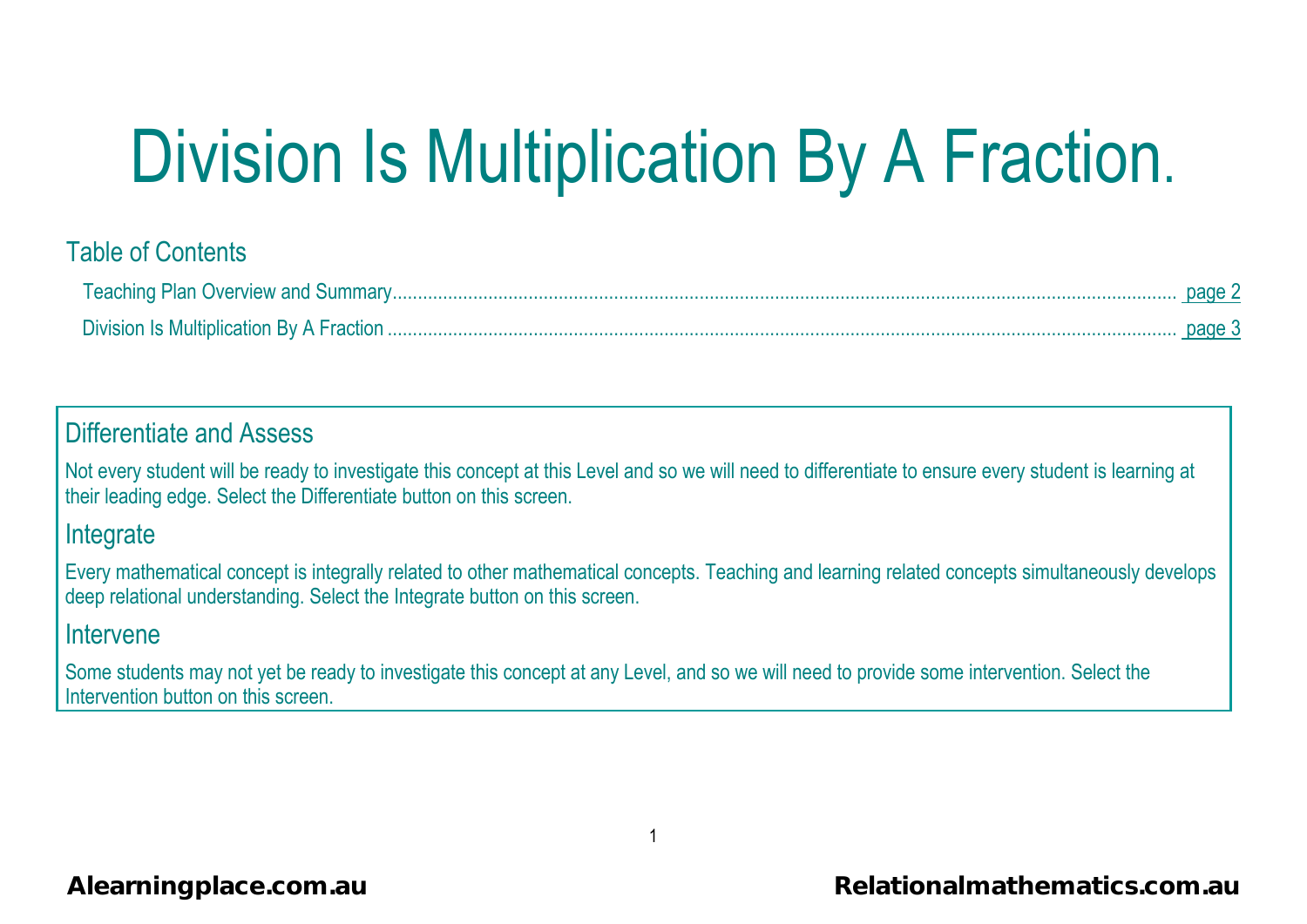# **DIVISION IS MULTIPLICATION BY A FRACTIONDIVISION IS BY FRACTION.**

# **EXPLICIT TEACHING PLAN OVERVIEW PAGEPLAN**

**THIS PAGE IS A SUMMARY OF THE EXPLICIT TEACHING PLAN, INCLUDING STRATEGIC QUESTIONS, AND DESRIBING THE SEQUENCE WHICH WILL OCCUR OVER MULTIPLE LESSONS.STRATEGIC SEQUENCE WHICH WILL** 

#### **RESOURCES: PLAYING CARDS,PENCIL, PAPER**

| <b>WHAT COULD WE DO?</b>                                                                                                                                          | WHAT LANGUAGE COULD WE USE TO EXPLAIN AND ASK QUESTIONS?                                                         |
|-------------------------------------------------------------------------------------------------------------------------------------------------------------------|------------------------------------------------------------------------------------------------------------------|
| Children:                                                                                                                                                         | Children:                                                                                                        |
| • review dividing as finding a fraction, for example,<br>$\frac{1}{4}$ of 56 =<br>$56 \div 4 =$                                                                   | ask one another questions about division being multiplication by a fraction,<br>for example:                     |
| • review the distributive property for multiplication, for example,                                                                                               | • How do we see division multiplicatively?                                                                       |
| $70 \times 4 = 7 \times 10 \times 4 = 28 \times 10 = 280$<br>$\frac{4 \times 74}{70 + \lambda}$<br>$4 \times 4 = 16$                                              | When we divide by a number greater than 1, do we make a number, a<br>number of times smaller, a fraction as big? |
| $280 + 15 = 296$<br>investigate the relationship between the distributive property for multiplication,<br>and dividing using multiples that we know, for example, | How does division using multiples that we know, look like multiplication<br>using the distributive property?     |
|                                                                                                                                                                   | • How do we see multiplication multiplicatively?                                                                 |
| 400-0-0-00                                                                                                                                                        | When we multiply by a number greater than 1, do we make a number a<br>number of times larger?                    |
| $16 + 4 = 4$                                                                                                                                                      | • When we multiply 74 by 4, did it becomes 4 times as big as it was?                                             |
|                                                                                                                                                                   | When we divide by 4, do we make the number 4 times smaller, or a quarter<br>times as big as it was?              |
| • Identify that because we are making 56 a quarter times as big as it was, we are                                                                                 | • Are we multiplying by a fraction when we divide?                                                               |
| multiplying by a quarter, for example, $\frac{1}{4}$ x 56 = and 56 x $\frac{1}{4}$ =                                                                              | Can our fraction and our number commute?                                                                         |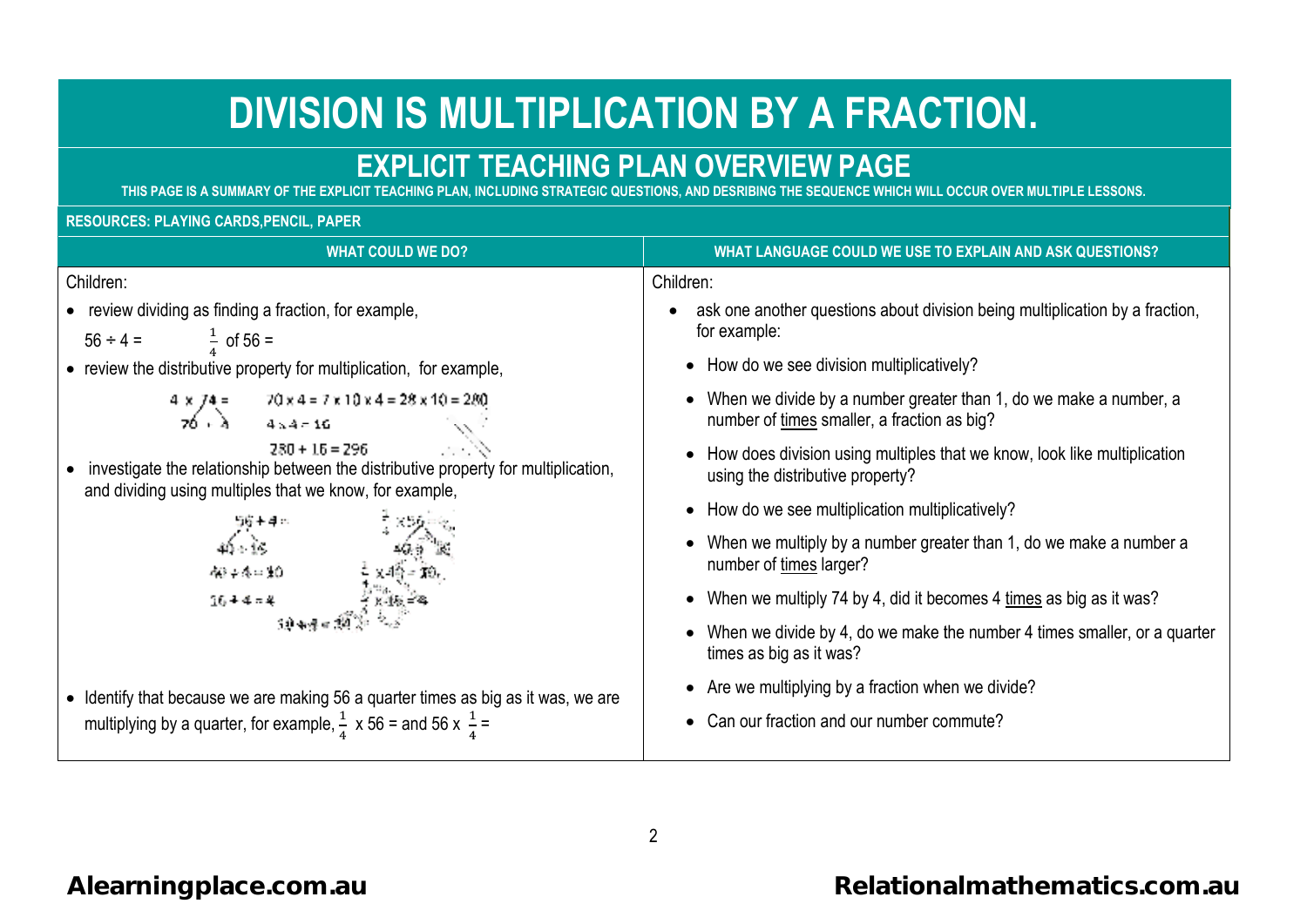# **DIVISION IS MULTIPLICATION BY A FRACTIONFRACTIONFRACTION.**

# **EXPLICIT TEACHING PLAN**

FULL EXPLICIT TEACHING PLAN, EMBEDDING DEEP RELATIONAL UNDERSTANDING, METALANGUAGE, AND QUESTIONS THAT MAY BE USED OVER MULTIPLE LESSONS.

| <b>WHAT COULD WE DO?</b>                                                                                                                                                                                                                                        | WHAT LANGUAGE COULD WE USE TO EXPLAIN AND ASK QUESTIONS?                                                                                                                                                                                                                                                                                                                                                                                                                                                                                                                                                                                                                                                                                                                                                                                                                                                                                                                                                            |
|-----------------------------------------------------------------------------------------------------------------------------------------------------------------------------------------------------------------------------------------------------------------|---------------------------------------------------------------------------------------------------------------------------------------------------------------------------------------------------------------------------------------------------------------------------------------------------------------------------------------------------------------------------------------------------------------------------------------------------------------------------------------------------------------------------------------------------------------------------------------------------------------------------------------------------------------------------------------------------------------------------------------------------------------------------------------------------------------------------------------------------------------------------------------------------------------------------------------------------------------------------------------------------------------------|
| Children think about, talk and listen to a friend about, then have the opportunity to<br>share what they already know.<br>Point to the word 'of' in the number sentence, for example,<br>೧೯ 56 =<br>Display, for example,<br>$\frac{1}{2}$ of 56 =<br>$40 + 16$ | > Today brings an investigation about division.<br>$\triangleright$ What do you know about division?<br>$\triangleright$ Talk about division with a friend.<br>► Is anyone ready to share what they are thinking about division?<br>$\triangleright$ We've investigated division, and we found that when we divide by a number<br>greater than 1, we make the number a number of times smaller.<br>$\triangleright$ We found that when we divide we are finding a fraction.<br>► Today we're going to take our investigation of division's relationship to fractions<br>further.<br>$\triangleright$ When we've recorded our division as a fraction, we used the word 'of'.<br>► But we know that we have symbols for everything in mathematics.<br>► Do you think we have a symbol for the word 'of' in this number sentence?<br>Example 1 Let's start by looking closely at the way we used multiples we know to divide.<br>Have you ever considered that this looks very much like the distributive<br>property? |
| Record, for example,                                                                                                                                                                                                                                            | 3                                                                                                                                                                                                                                                                                                                                                                                                                                                                                                                                                                                                                                                                                                                                                                                                                                                                                                                                                                                                                   |

## **[Alearningplace.com.au](https://alearningplace.com.au/)**

# **[Relationalmathematics.com.au](https://relationalmathematics.com.au/)**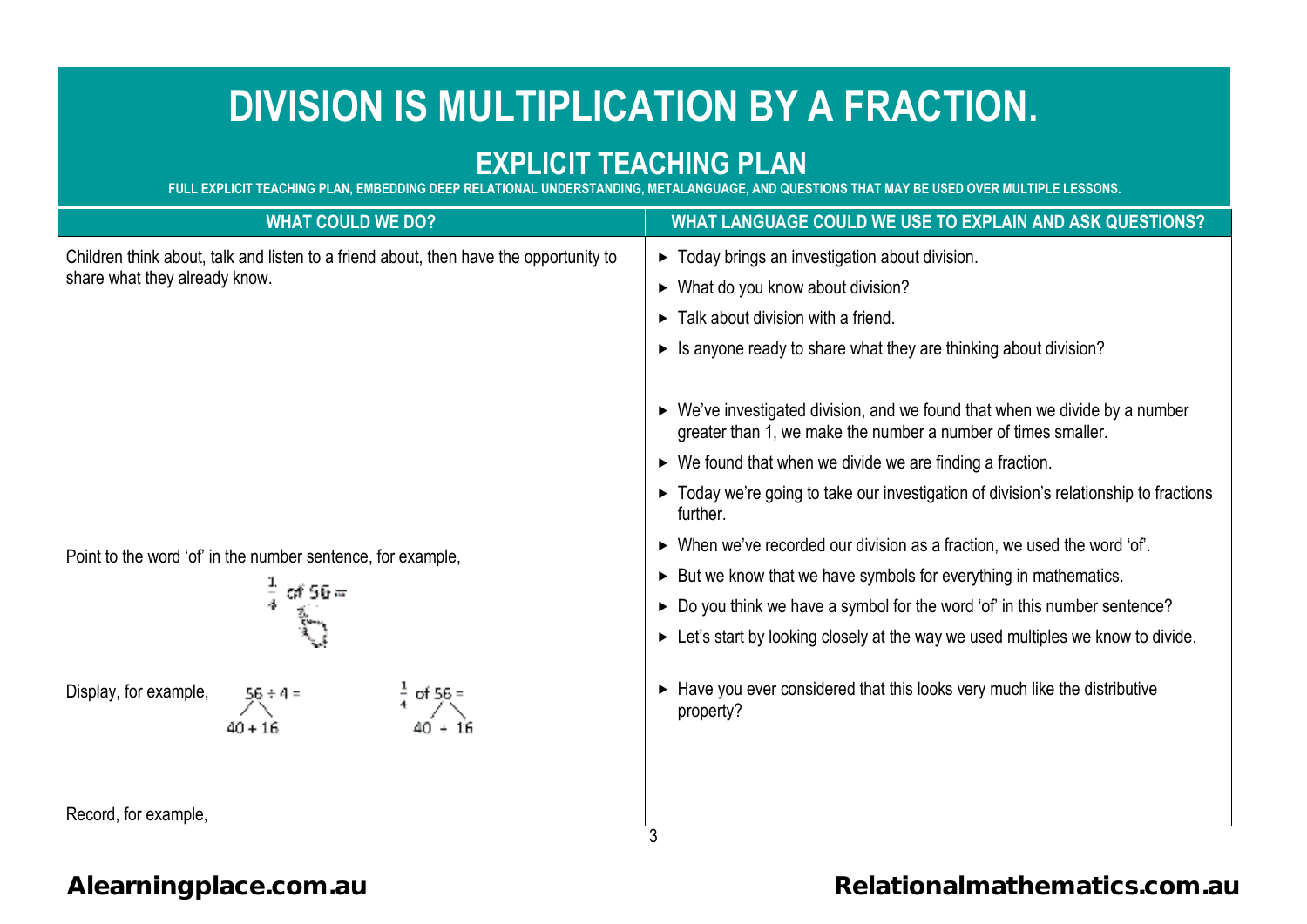| \n $4x + 10$<br>\n $16 + 4 = 4$<br>\n $10 + 4 = 14$ \n |
|--------------------------------------------------------|
| \n $16 + 4 = 4$<br>\n $10 + 4 = 14$ \n                 |
| \n $16 + 4 = 4$<br>\n $10 + 4 = 14$ \n                 |
| \n $16 + 4 = 4$<br>\n $16 + 4 = 4$ \n                  |
| \n $16 + 4 = 4$<br>\n $16 + 4 = 14$ \n                 |
| \n $16 + 4 = 4$<br>\n $16 + 4 = 14$ \n                 |
| \n $16 + 4 = 14$<br>\n $16 + 4 = 14$ \n                |
| \n $16 + 4 = 14$<br>\n $16 + 4 = 14$ \n                |
| \n $16 + 4 = 14$<br>\n $16 + 4 = 14$ \n                |
| \n $16 + 4 = 14$<br>\n $16 + 4 = 14$ \n                |
| \n $16 + 4 = 14$<br>\n $16 + 4 = 14$ \n                |
| \n $16 + 4 = 14$<br>\n $16 + 4 = 14$ \n                |
| \n $16 + 4 = 14$<br>\n $16 + 4 = 14$ \n                |
| \n $16 + 4 = 14$<br>\n $16 + 4 = 14$ \n                |
| \n $16 + 4 = 14$<br>\n $16 + 4 = 14$ \n                |
| \n $16 + 4 = 14$<br>\n $16 +$                          |

4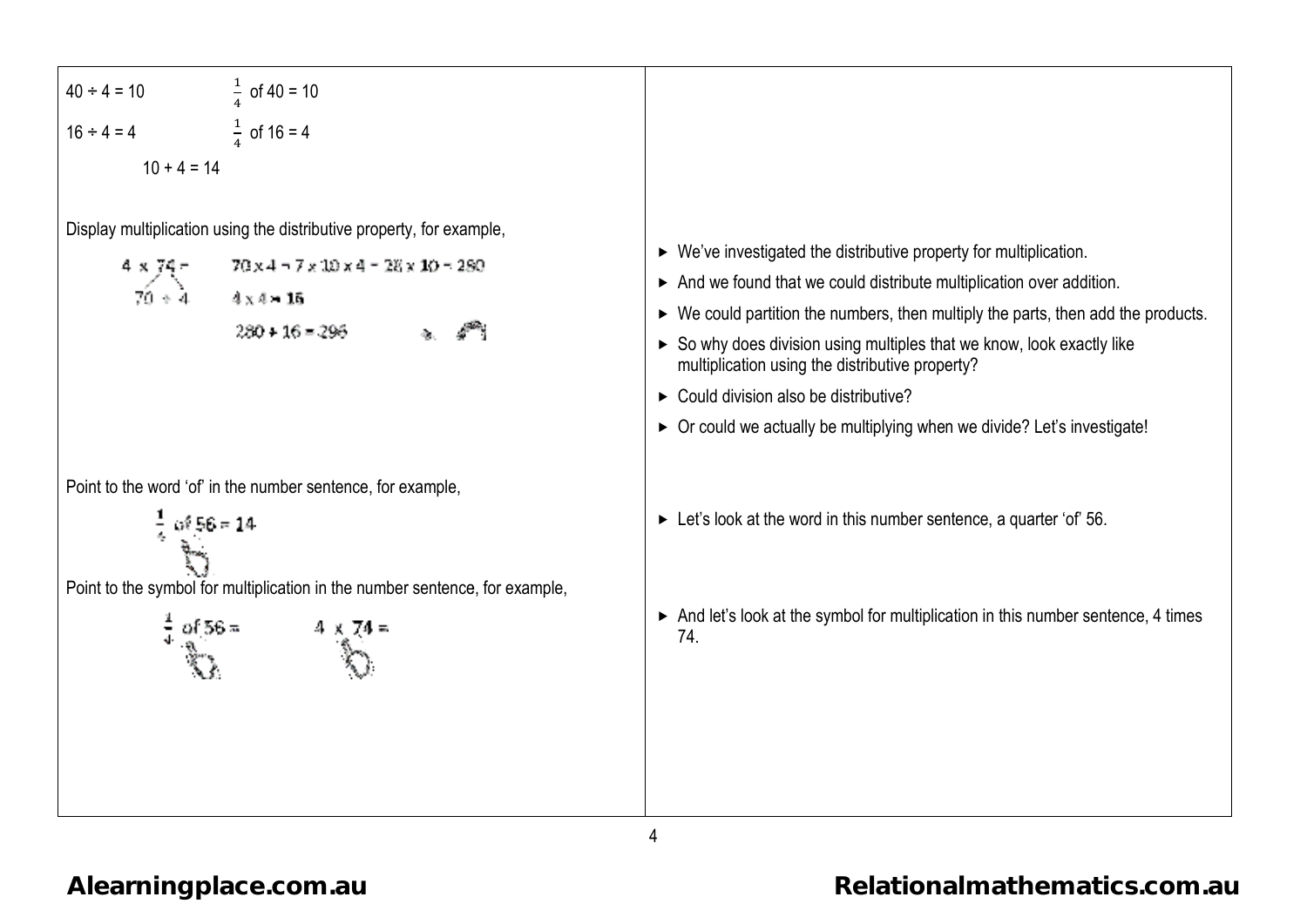| Record, for example, 4 x makes a number 4 times as big                  | ▶ We've investigated seeing multiplication multiplicatively.                                                      |
|-------------------------------------------------------------------------|-------------------------------------------------------------------------------------------------------------------|
|                                                                         | $\triangleright$ When we multiply by 4, we make the number 4 times as big as it was.                              |
|                                                                         | So when we multiply 74 by 4, it becomes 4 times as big as it was.                                                 |
|                                                                         |                                                                                                                   |
| Record, for example, $\div$ 4 makes a number $\frac{1}{4}$ times as big | ▶ We've investigated seeing division multiplicatively.                                                            |
|                                                                         | $\triangleright$ When we divide by 4, we make the number 4 times smaller, or a quarter times<br>as big as it was. |
| Record, for example,                                                    |                                                                                                                   |
| $\frac{1}{4}$ of 56 = $\frac{1}{4}$ x 56 =                              | $\triangleright$ So when we divide by 4, could we multiplying by a quarter?                                       |
|                                                                         | Are we making 56 a quarter times as big as it was?                                                                |
|                                                                         | > Could we record our fractions number sentence using the multiplication symbol?                                  |
|                                                                         | > Could we be multiplying by a fraction when we divide?                                                           |
|                                                                         |                                                                                                                   |
| Record, for example, $12 \div 2 = 6$ and $\frac{1}{2}$ of $12 = 6$      | Exampler Let's investigate if we are multiplying by a fraction when we divide with a simpler<br>number sentence.  |
|                                                                         | $\triangleright$ Here our number sentence says half of 12 equals 6.                                               |
|                                                                         | $\blacktriangleright$ Have we multiplied 12 by a half?                                                            |
|                                                                         | $\triangleright$ Have we made 12 a half times as big as it was?                                                   |
|                                                                         | $\blacktriangleright$ Have we made 12 half as big?                                                                |
|                                                                         | • If we multiply 12 by 2, would we be making 12, 2 times as big?                                                  |
| Record, for example, $12 \div 2 = 6$ and $\frac{1}{2}$ of $12 = 6$      | If we divide 12 by 2, would we be making 12, half as big?                                                         |
| $\frac{1}{2}$ x 12 = 6                                                  | • If we divide 12 by 2, would we be making 12, a half times as big?                                               |
|                                                                         | $\triangleright$ Is 6, a half times as big as 12?                                                                 |
| Record, for example, division is multiplication by a fraction           |                                                                                                                   |
|                                                                         | 5                                                                                                                 |

**[Alearningplace.com.au](https://alearningplace.com.au/)**

# **[Relationalmathematics.com.au](https://relationalmathematics.com.au/)**